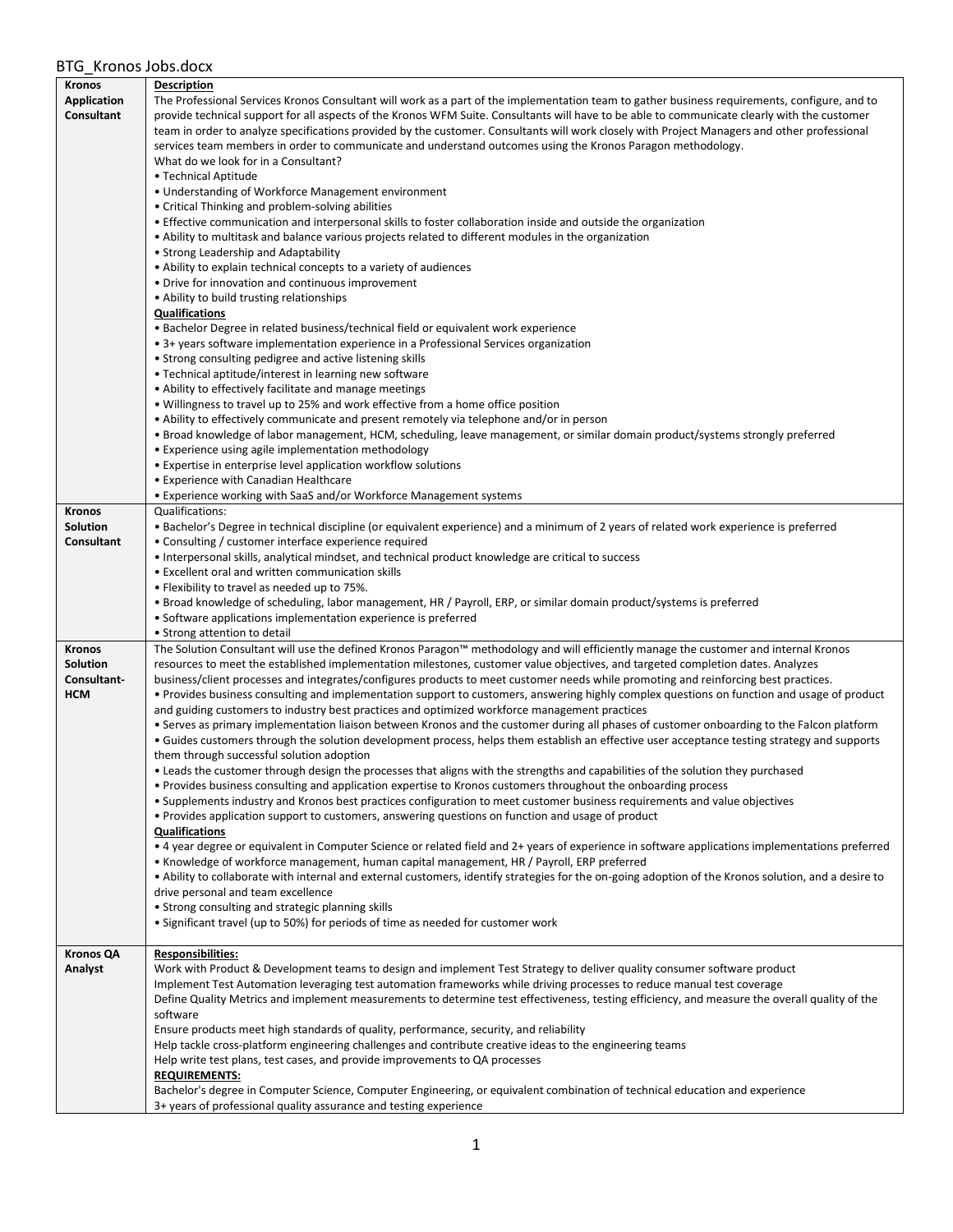|                   | Hands-on experience with test planning, test designing and execution, performance and stress testing, implementing and maintaining high quality                                                                                                  |
|-------------------|--------------------------------------------------------------------------------------------------------------------------------------------------------------------------------------------------------------------------------------------------|
|                   | test automation of both client and server systems                                                                                                                                                                                                |
|                   | Experience building and designing test cases including knowledge of test methodologies<br>Experience with automation testing including mobile test automation frameworks                                                                         |
|                   | Ideal Candidate:                                                                                                                                                                                                                                 |
|                   | You are a sharp, experienced Quality Assurance Engineer with strong problem-solving skills and solid software testing foundation                                                                                                                 |
|                   | You are an individual with strong drive for results, good interpersonal skills and the ability to work both independently and in a team environment                                                                                              |
|                   | You should be capable of understanding complex systems and developing the tools to test the same                                                                                                                                                 |
|                   | You should be able to continuously raise the bar for QAE practices by establishing and documenting procedures which are applicable company-                                                                                                      |
|                   | wide                                                                                                                                                                                                                                             |
|                   | You need to be abreast of the latest technologies both in the company and industry and be able to utilize them to good effect                                                                                                                    |
| <b>Sr. Kronos</b> | You influence other team members to embrace best practice                                                                                                                                                                                        |
| <b>DBA</b>        | We are looking for a passionate database developer to join our team with following responsibilities:<br>Collaborate with a dynamic team of web developers, product managers, and product owners to build the best applications in the work force |
|                   | management /Human Capital Management industry. Work closely with Application Developers to ensure proper design and implementation of                                                                                                            |
|                   | database systems.                                                                                                                                                                                                                                |
|                   | • Build the schema, data dictionaries, and SQL code behind our suite of web-based applications                                                                                                                                                   |
|                   | • Participate in database architectural review and design discussions                                                                                                                                                                            |
|                   | • Ensure that data is stored efficiently and can be retrieved quickly                                                                                                                                                                            |
|                   | . Support new product development by creating new database architectures and stored procedures                                                                                                                                                   |
|                   | . Design and implement database solutions within architectural, security and code quality guidelines considering performance, scalability and                                                                                                    |
|                   | sustainability                                                                                                                                                                                                                                   |
|                   | • Troubleshoot and tuning complex SQL statements and making recommendations on indexing strategies<br>• Analyze complex data requirements - Must be strong in working with Complex Queries                                                       |
|                   | . Perform code reviews, learning from your peers, and sharing your knowledge with them in a positive, friendly way                                                                                                                               |
|                   | • Contribute to end-to-end application development                                                                                                                                                                                               |
|                   | <b>Qualifications</b>                                                                                                                                                                                                                            |
|                   | • 5–10+ years of SQL server database development experience                                                                                                                                                                                      |
|                   | • A solid understanding of relational modeling concepts                                                                                                                                                                                          |
|                   | . Ability to write, troubleshoot, and performance-tune stored procedures and ad hoc scripts                                                                                                                                                      |
|                   | • Experience with query optimization and performance benchmarking, Data modeling and query analysis, index design, data and schema<br>migration                                                                                                  |
|                   | • Ability to create databases, backup/restore, troubleshoot server issues                                                                                                                                                                        |
|                   | • Proficiency in the following scripting/languages: T-SQL, SSMS, and SSRS                                                                                                                                                                        |
|                   | • Familiarity with database task automation to support CI/CD                                                                                                                                                                                     |
|                   | • Comfortable working in a collaborative team environment using Agile methodologies                                                                                                                                                              |
| <b>Kronos</b>     | This position will also act as the primary contact for the business, responding to and resolving issues, handling system enhancements and                                                                                                        |
| Administrator     | upgrades, reporting requirements, new system builds due to new business requirements, cross functional projects, and day to day ongoing                                                                                                          |
|                   | support to the Payroll and HR teams.<br><b>ESSENTIAL JOB FUNCTIONS:</b>                                                                                                                                                                          |
|                   | Technical point-of-contact for the HR/Payroll Team, and is the functional subject matter expert for HR and payroll systems while ensuring<br>٠                                                                                                   |
|                   | data integrity                                                                                                                                                                                                                                   |
|                   | Provide support to business end user and the HR/Payroll team, research and resolve HR and payroll system issues, and unexpected results or<br>٠                                                                                                  |
|                   | process flaws                                                                                                                                                                                                                                    |
|                   | Troubleshoots, identifies and tracks software issues to ensure resolution and keep systems operational.<br>٠                                                                                                                                     |
|                   | Develops recommendations and coordinates issue resolution with Information Technology (IT) and outside service providers based on                                                                                                                |
|                   | business unit priorities.                                                                                                                                                                                                                        |
|                   | Documents and communicates problem resolution. Analyzes current processes, tools, system or database and makes recommendations for<br>$\bullet$<br>development, improvement or simplification.                                                   |
|                   | Collaborates with business group management to develop appropriate training materials to support the needs of the functional area.<br>٠                                                                                                          |
|                   | Researches, design and schedules standardized reports or create adhoc reports or data queries to support the business unit.<br>٠                                                                                                                 |
|                   | Identify and diagnose system and application errors. Perform system analysis and changes to architecture in order to identify solutions to<br>٠                                                                                                  |
|                   | business and technical problems                                                                                                                                                                                                                  |
|                   | Develop job aids and deliver training to user community<br>٠                                                                                                                                                                                     |
|                   | Responsible for multiple projects or large complex projects with cross functional teams and business processes. Project planning and<br>٠                                                                                                        |
|                   | management.                                                                                                                                                                                                                                      |
|                   | Works with IT partners to coordinate system enhancements.<br>٠                                                                                                                                                                                   |
|                   | <b>MINIMUM REQUIREMENTS:</b><br>High School Diploma                                                                                                                                                                                              |
|                   |                                                                                                                                                                                                                                                  |
|                   | <b>Knowledge, Skills and Abilities:</b>                                                                                                                                                                                                          |
|                   | In-depth knowledge and experience using and applying analytical software, database management system software, database reporting<br>٠                                                                                                           |
|                   | software, database user interface and query software, and data mining software.                                                                                                                                                                  |
|                   | Expert ability to collect data using a variety of methods, such as data mining and hardcopy or electronic documentation study, to improve or<br>٠                                                                                                |
|                   | expand databases.                                                                                                                                                                                                                                |
|                   | Basic statistical ability.<br>٠                                                                                                                                                                                                                  |
|                   | Ability to manage multiple activities in a deadline-oriented environment; highly organized, flexible and rigorous attention to detail.<br>$\bullet$                                                                                              |
|                   | Ability to use logic to calculate data; efficiently construct a database or scrutinize the form of a question.<br>٠                                                                                                                              |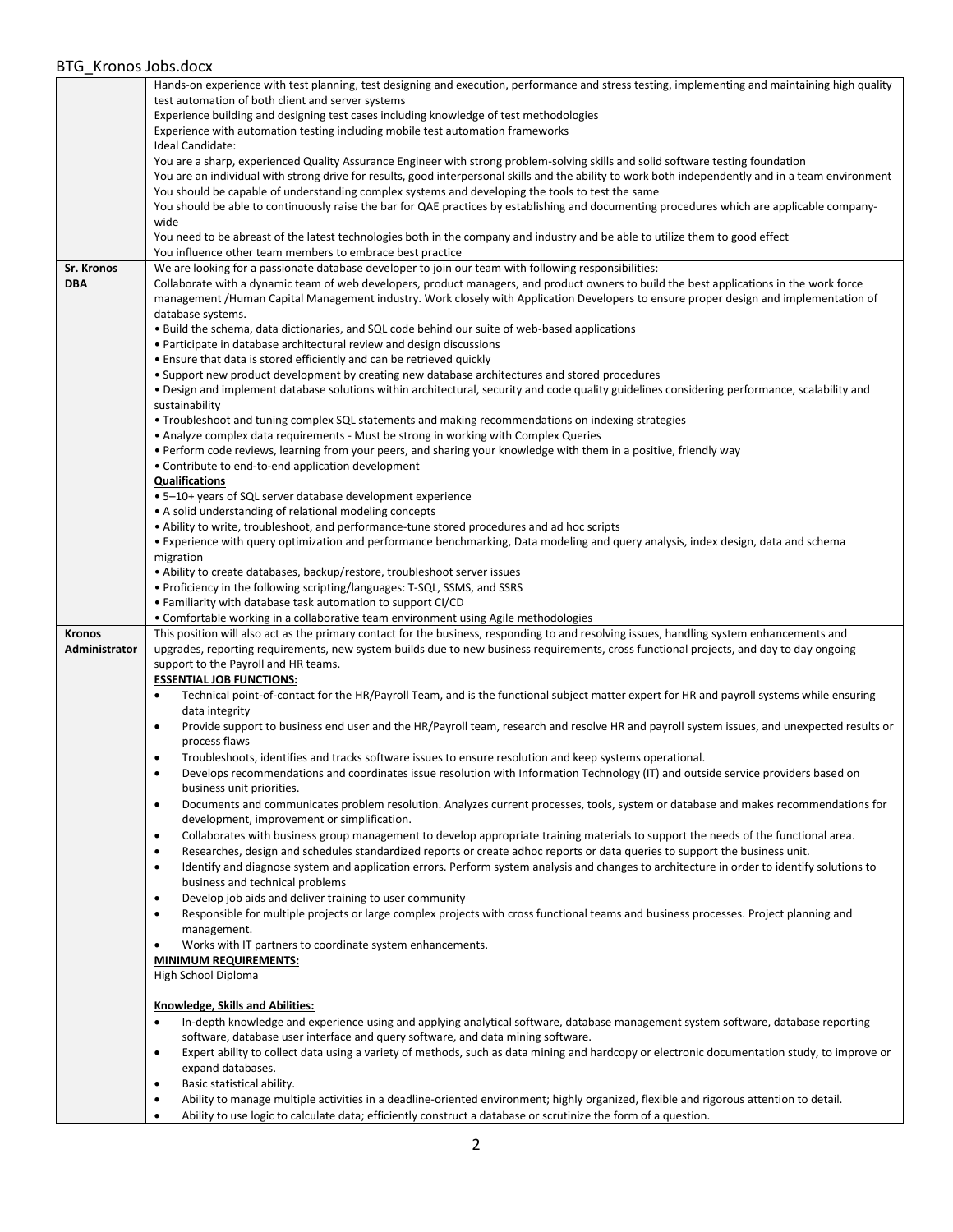|                      | Ability to work with data of varying levels of quality and validity.<br>$\bullet$                                                                     |
|----------------------|-------------------------------------------------------------------------------------------------------------------------------------------------------|
|                      | Demonstrated ability to produce data in a clear and understandable manner meeting user requirements.<br>$\bullet$                                     |
|                      | Ability to work effectively with multiple internal and external customers.<br>٠                                                                       |
|                      | Ability to take a leadership role on projects and with users/clients.<br>$\bullet$                                                                    |
|                      | Demonstrated experience with HR/Payroll system solutions (KRONOS preferred)<br>$\bullet$                                                              |
|                      |                                                                                                                                                       |
|                      | Demonstrated experience in project management<br>٠                                                                                                    |
|                      | Demonstrated experience in administration and configuration of Timekeeping systems' pay rules and work rules<br>$\bullet$                             |
|                      | Experience with Kronos Forecasting/scheduling<br>$\bullet$                                                                                            |
|                      | Experience with end user support and training<br>$\bullet$                                                                                            |
|                      | Experience configuring software (ie Kronos) application desired<br>$\bullet$                                                                          |
|                      | Experience with complete software development/deployment lifecycle - analyze, design, build, test, implement, and support<br>$\bullet$                |
|                      | Heavy experience in Kronos Workforce Central Version 7 desired<br>$\bullet$                                                                           |
|                      |                                                                                                                                                       |
|                      | Strong written, verbal and interpersonal skills<br>٠                                                                                                  |
|                      | Work effectively in team environment<br>$\bullet$                                                                                                     |
|                      | Strong organizational and problem solving skills<br>٠                                                                                                 |
|                      | Ability to use intuition and apply knowledge from pervious experiences<br>$\bullet$                                                                   |
|                      | Committed to providing excellent customer service<br>$\bullet$                                                                                        |
| <b>Business</b>      | Business Analysts apply analytical skills working with business and product owners to develop requirements and user stories stemming from             |
| Analyst              | product roadmaps. Analysts add value to the delivery team by working with the business and product owner to create clarity around business            |
|                      | objectives through the development of and refinement of user stories. Our Business Analysts solve business problems working with delivery             |
|                      |                                                                                                                                                       |
|                      | teams using Agile and scrum methodologies.                                                                                                            |
|                      | <b>Minimum Degree Required:</b>                                                                                                                       |
|                      | High School Diploma                                                                                                                                   |
|                      |                                                                                                                                                       |
|                      | <b>Preferred Fields of Study:</b>                                                                                                                     |
|                      | College Degree: Information Technology, Computer Systems Analysis, Management Information Systems                                                     |
|                      |                                                                                                                                                       |
|                      | Certification(s) Preferred:                                                                                                                           |
|                      | <b>IIBA</b>                                                                                                                                           |
|                      |                                                                                                                                                       |
|                      | <b>Preferred Knowledge/Skills:</b>                                                                                                                    |
|                      |                                                                                                                                                       |
|                      | Demonstrates extensive abilities and/or a proven record of success as a team leader working on software development projects, preferably              |
|                      | for a global network of professional services firms, including the following areas:                                                                   |
|                      | All phases of applications systems analysis and a proven understanding of the SDLC development methodology (Waterfall/Agile/Scrum);<br>$\bullet$      |
|                      | Business requirements understanding and translating them into the appropriate deliverables;<br>$\bullet$                                              |
|                      | SDLC activities expected to develop custom developed and packaged applications selecting and driving appropriate requirement Methods<br>$\bullet$     |
|                      | including Agile Requirements Methods; and                                                                                                             |
|                      | Vendor SOW, SLA measures and acceptance criteria for managing successful outcomes of projects leveraging vendors.<br>$\bullet$                        |
|                      | Demonstrates extensive abilities and/or a proven record of success as a team leader in applying technology to the current business<br>$\bullet$       |
|                      |                                                                                                                                                       |
|                      | environment and preparing requirements from which applications can be developed, preferably for a global network of professional services             |
|                      | firms, including the following areas:                                                                                                                 |
|                      | Working on software development projects, infrastructure, SaaS and/or Cloud solutions;<br>$\bullet$                                                   |
|                      | Applying analytical skills to determine business value and document accurate business requirements and present these requirements in a<br>$\bullet$   |
|                      | manner that is concise, measurable and flexible enough to meet project and stakeholder needs;                                                         |
|                      | Conducting requirements elicitation, validation and analysis meetings with the business stakeholders; perform Fit/Gap analysis; support               |
|                      | testing activities; and produce deliverables related to the project or projects assigned;                                                             |
|                      |                                                                                                                                                       |
|                      | Managing the quality and acceptance of vendor analysis and testing SOW deliverables in a project setting;<br>$\bullet$                                |
|                      | Overseeing the documentation of business requirements and test cases, so that requirements and test cases are unambiguous, aligned,<br>٠              |
|                      | consistent and not in contradiction with each other;                                                                                                  |
|                      | Working with vendor SOW project deliverables on their quality and meeting acceptance criteria;<br>$\bullet$                                           |
|                      | Providing modeling of the business processes; understand the business need and impacts of proposed solutions;<br>$\bullet$                            |
|                      | Providing assistance for developing solution approach to deliver business value; and<br>$\bullet$                                                     |
|                      | Developing business and application domain knowledge for an assigned business portfolio and/or line of service.<br>$\bullet$                          |
| Kronos               | The ideal candidate will have a proven track record of evaluating learners and designing and developing engaging instructional content in a variety   |
| <b>Trainer &amp;</b> | of modalities. This individual will need to have strong time management/project management skills, be tech savvy, flexible and possess excellent      |
| Content              | communication skills.                                                                                                                                 |
| Creator              | Responsibilities                                                                                                                                      |
|                      |                                                                                                                                                       |
|                      | . Collaborates with Learning Program Managers to deliver a variety of learning programs including software release training, product training,        |
|                      | tools training and new hire onboarding training to internal audiences within established deadlines                                                    |
|                      | · Works with subject matter experts to design technical training curriculum which includes creating course objectives, storyboards, content           |
|                      | design, quizzes, assessments etc.                                                                                                                     |
|                      | • Develops engaging and interactive elearning content using Articulate 360, Storyline and Rise                                                        |
|                      | . Develops supporting resource material such as job aids and knowledge management content                                                             |
|                      | • Develops internal certification programs                                                                                                            |
|                      | . Collaborates with tech training team members to meet team and organizational goals                                                                  |
|                      | · Expected to create content in multiple modalities (virtual classroom, e-learning tutorials, software simulations, etc.) and will have opportunities |
|                      | to keep their skills current.                                                                                                                         |
|                      |                                                                                                                                                       |
|                      |                                                                                                                                                       |